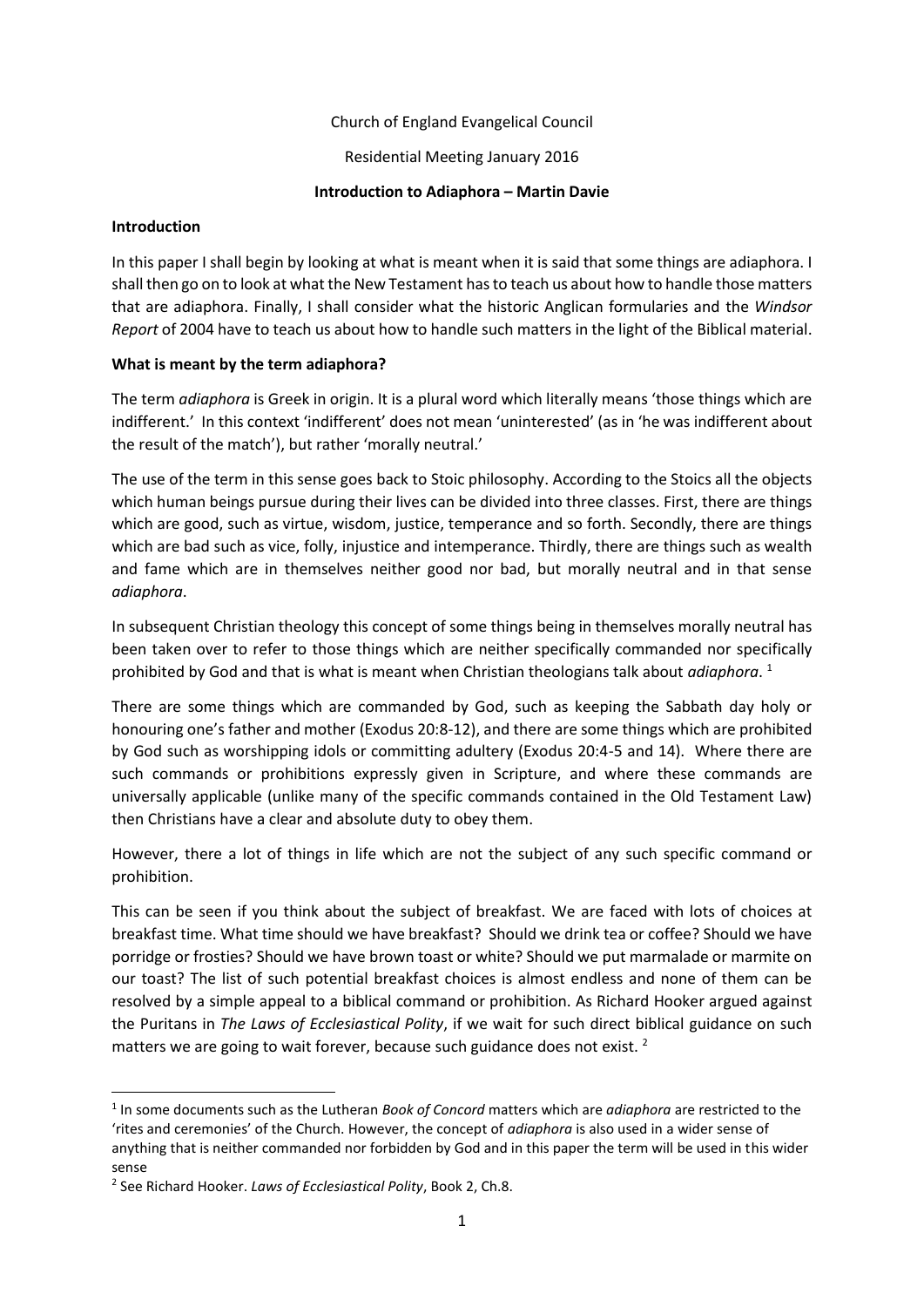It should be noted that acknowledging that Scripture does not give us guidance about everything does not call into question its God given sufficiency. As Richard Hooker explains, Scripture is fully sufficient in the sense that it contains 'a full instruction in all things unto salvation necessary, the knowledge whereof man by nature could not otherwise in this life attain unto.<sup>'3</sup> This being the case, he goes on to say:

Two opinions therefore there are concerning sufficiency of Holy Scripture, each extremely opposite unto the other. And both repugnant unto truth. The schools of Rome teach to be so unsufficient, as if, except traditions were added, it did not contain all revealed and supernatural truth, which absolutely is necessary for the children of men in this life to know that they may in the next be saved. Others justly condemning this opinion grow likewise unto a dangerous extremity, as if Scripture did not only contain all things in that kind necessary, but all things simply, and in such way that to do anything according to any other law were not only unnecessary, but even opposite unto salvation, unlawful and sinful. <sup>4</sup>

It should also be noted that the absence of direct biblical guidance in relation to our breakfast choices does not mean that breakfast is a time when we are free from thinking about how to behave in a properly Christian fashion. There are still questions that we may need to think about such as:

- Would it be right as a Christian to insist on an early breakfast if we knew that having breakfast at this time would disrupt someone else's early morning devotions?
- Would it be right as a Christian to drink coffee if we knew it had been produced as a result of slave labour?
- Would it be right as a Christian to eat marmite at breakfast with someone if we knew that the sight and smell of marmite made then feel sick?

In all three cases our Christian freedom to make breakfast choices would need to be qualified by the importance of taking seriously the biblical teaching about love for our neighbour and care for the oppressed. It would not be right to exercise our freedom in such a way that it curtailed someone else's time with God, provided support for slave labour or led to someone else feeling ill.

As we shall see, it is this issue of qualifying our exercise of Christian freedom because of the implications of our choices that was at stake in the discussions about adiaphora that we find in the New Testament and in the writings of the Reformation period.

# **Adiaphora in the New Testament**

In the New Testament the discussion of how to behave in relation to things that are adiaphora is to be found in three passages in the letters of St. Paul, Romans 14:1-15:13, 1 Corinthians 8:1-13 and 1 Corinthians 10:23-33 where the subject is discussed even though the word itself is not used.

In order to understand these three passages correctly we have to understand them against the background of the shift from the Old Covenant to the New that took place because of the life, death and resurrection of Jesus Christ and the gift of the Holy Spirit. The key text that outlines this shift is Ephesians 2:11-22

Therefore remember that at one time you Gentiles in the flesh, called the uncircumcision by what is called the circumcision, which is made in the flesh by hands -- remember that you were at that time separated from Christ, alienated from the commonwealth of Israel, and

1

 $3$  Ibid, 2.8.5.

<sup>4</sup> Ibid, 2.8.7.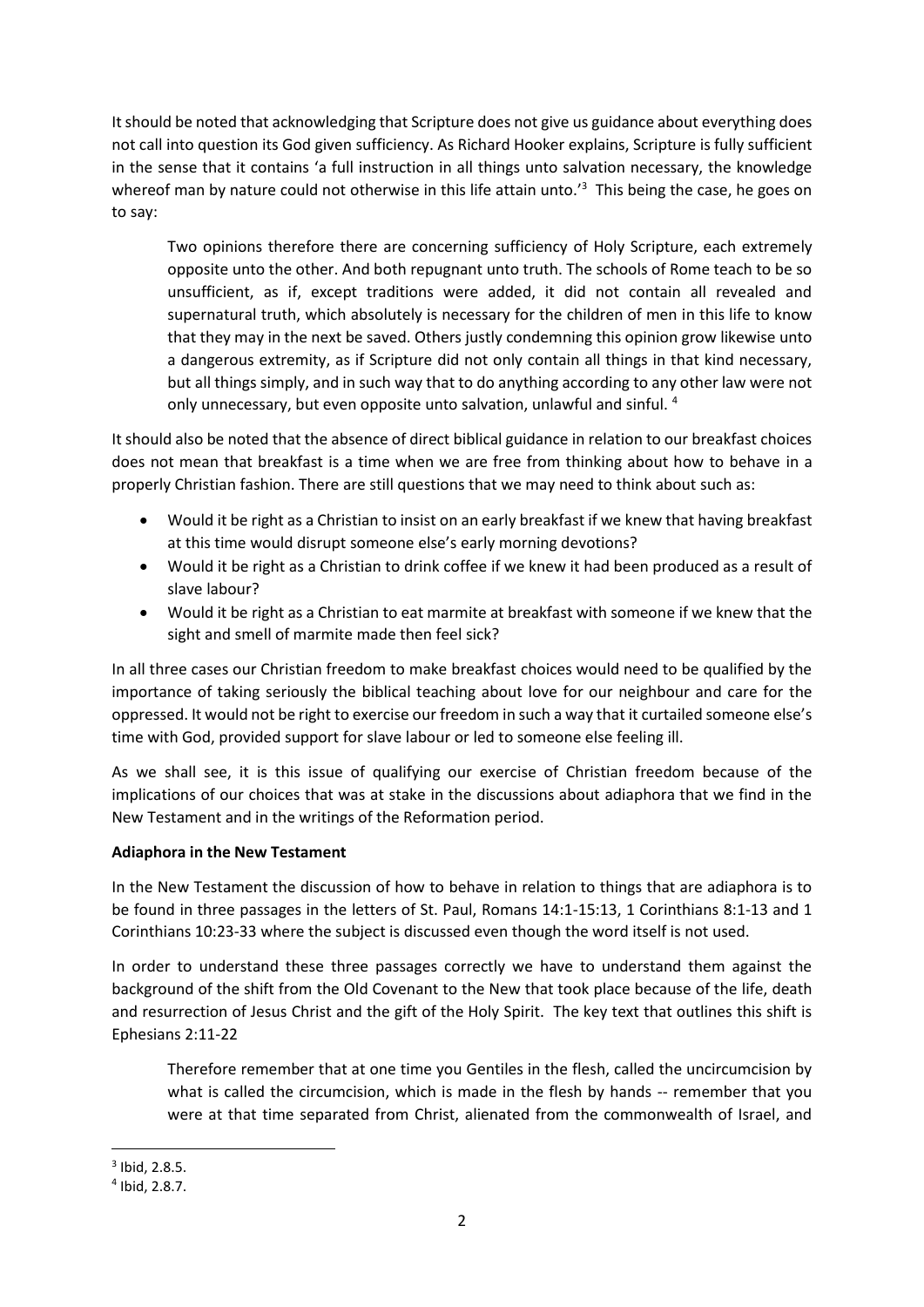strangers to the covenants of promise, having no hope and without God in the world. But now in Christ Jesus you who once were far off have been brought near in the blood of Christ. For he is our peace, who has made us both one, and has broken down the dividing wall of hostility, by abolishing in his flesh the law of commandments and ordinances, that he might create in himself one new man in place of the two, so making peace, and might reconcile us both to God in one body through the cross, thereby bringing the hostility to an end. And he came and preached peace to you who were far off and peace to those who were near; for through him we both have access in one Spirit to the Father. So then you are no longer strangers and sojourners, but you are fellow citizens with the saints and members of the household of God, built upon the foundation of the apostles and prophets, Christ Jesus himself being the cornerstone, in whom the whole structure is joined together and grows into a holy temple in the Lord; in whom you also are built into it for a dwelling place of God in the Spirit.

What St. Paul is saying here is that through Christ God has acted to abolish the division between Jews and Gentiles and to create one, new, holy people who have been reconciled to God through Christ and have access to God the Father through the Spirit.

As part of this action, says St. Paul, God has 'abolished the law of commandment and ordinances.' That is to say, he has abolished the requirement that God's people are defined by their adherence to the Mosaic Law understood as a boundary marker separating Jew from Gentile.

As Tom Wright explains, this has a twofold significance in relation to the issue of adiaphora.

(a)The divine intention, as Paul saw it unveiled in the messianic events concerning Jesus, was to create a single worldwide family; *and therefore any practices that functioned as symbols dividing different ethnic groups could not be maintained as absolutes within this single family*. Thus the major marks of Israel's ethnic distinctiveness –circumcision, food laws, Sabbath, and the Jerusalem Temple itself – were to be set aside, not because they were bad, not given by God, or representative or a shabby or second-rate kind of 'religion,' but because of 'messianic eschatology,' the fact that in Jesus Israel's God had at last done the new thing he had always promised. (b) This divine intention, glimpsed in Scriptures upon which Paul drew, and sketched out in much of his teaching, was that this single family would, by the Spirit's work, embody, represent and carry forward the plan of 'new creation,' the plan which had been the intention for Israel; *and that therefore any practices that belonged to the dehumanizing, anticreation world of sin and death could likewise not be maintained within this new-creation family*. The first principle explains why certain things are now 'indifferent;' the second why certain things are not. This is the difference between the two kinds of 'difference.' We note that in this double edged ecclesiology Jewish believers are required to give up the absolutizing of their specific ethnic boundary markers, and erstwhile pagan believers are required to give up elements of their former life which they have taken for granted.<sup>5</sup>

It is because all this is the case that St Paul is clear in Galatians, for example, that it is wrong to insist that the Jewish law in general, and the requirement for circumcision in particular, is binding on Christians (Galatians 1:1-5:12), but is equally insistent that the 'works of the flesh' characteristic of the old world of sin and death should have no place among God's Spirit filled people (Galatians 5:16-24). What this means in practice in St. Paul's letters is that the moral law of the Old Testament summarized

1

<sup>5</sup> Tom Wright, 'Pastoral Theology for Perplexing Topics: Paul and Adiaphora,' in Andrew Atherstone and Andrew Goddard (eds), *Good Disagreement?* Oxford: Lion, 2015, p. 70. Italics in the original.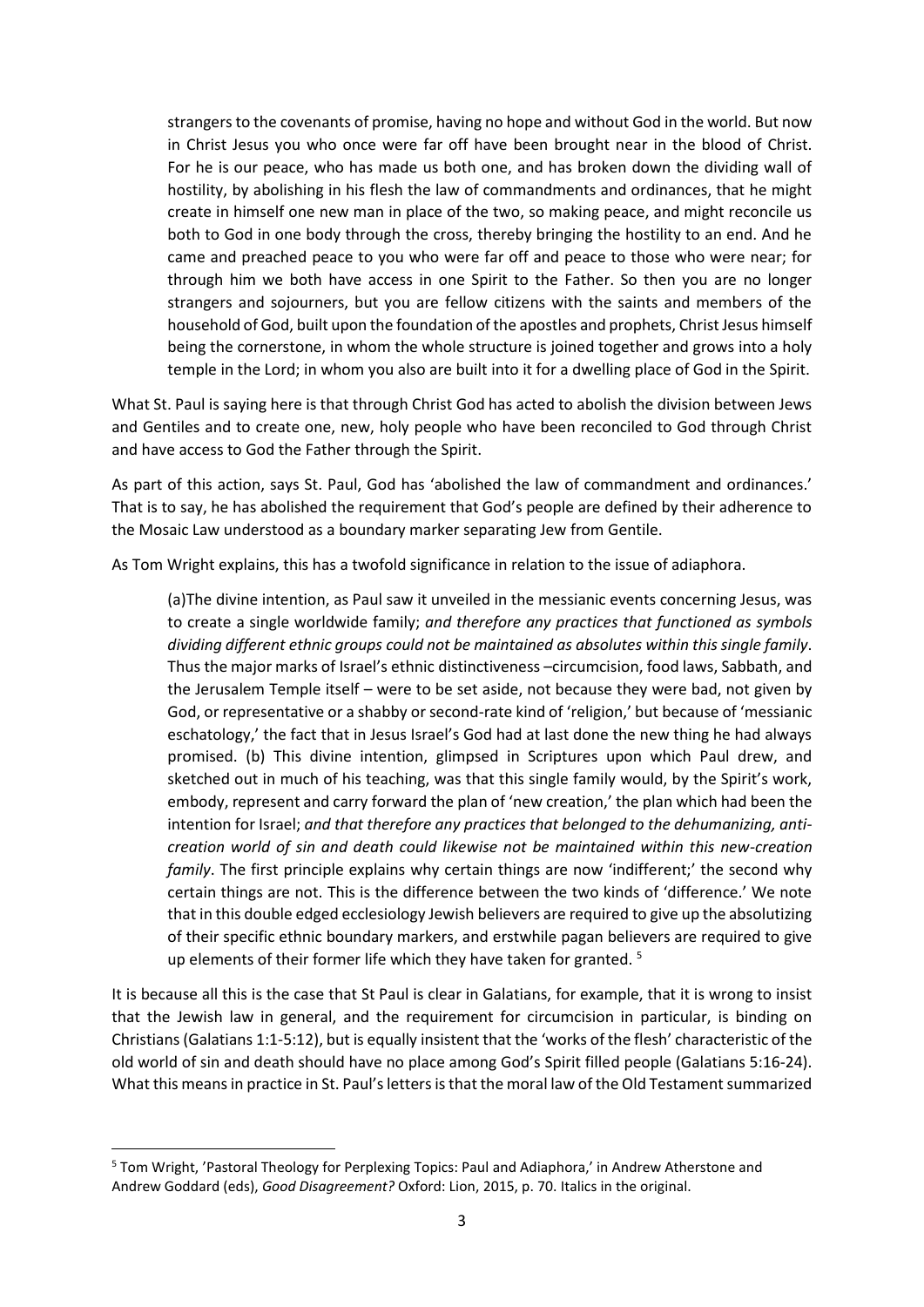in the Ten Commandments (including its sexual ethic) is still in force even though other aspects of the Old Testament Law are not.

In the three passages in Romans and 1 Corinthians in which he discusses *adiaphora* St. Paul applies this big picture theology to specific pastoral issues which were troubling the Christian communities in Rome and Corinth.

In Romans 14:1-15:13 St. Paul sets out what he wants to happen in 15:5-7:

May the God of steadfastness and encouragement grant you to live in such harmony with one another, in accord with Christ Jesus, that together you may with one voice glorify the God and Father of our Lord Jesus Christ. Welcome one another, therefore, as Christ has welcomed you, for the glory of God.

According to Romans 14 what was preventing this happening was that Jewish and Gentile Christians were falling out over what food it was legitimate to eat (14:1-4) and whether the Jewish festivals needed to be observed (14:5-9). St. Paul's response is to say that these are indifferent matters. Christians have the freedom to decide whether or not to avoid non-kosher food<sup>6</sup> and whether or not to observe Jewish festivals. However, (a) everyone should do what they think is right (v5), (b) they should not presume to sit in judgement on those who make a different choice (v10) and (c) they should not create problems for someone else by pressuring them into acting in a way that is against their Christian convictions (vv13-15).

To quote Tom Wright again, this time from his commentary on Romans in his 'For Everyone' series, 14:23, 'But he who has doubts is condemned if he eats, because he does not act from faith; for whatever does not proceed from faith is sin,' is:

…not so much a warning to people to be sure they are acting from pure and complete motives of faith, though it serves as that as well. It is, more specifically, a warning to the people indicted in verse 22, the people who have thought through the relevant issues and are happy to consume all kinds of food and drink: don't put other people in the position of verse 23. Don't insist that all other Christians conform at once to the freedom which you celebrate.<sup>7</sup>

In 1 Corinthians 8:1-13 St. Paul addresses a slightly different issue, but comes to the same fundamental conclusion. The issue he considers in these verses is whether a Christian who is convinced (rightly) that idols have no real existence should exercise freedom to go into a pagan temple and eat meat that has been sacrificed to an idol.

St Paul's answer is 'no' because even if this Christian is not tempted by idolatry themselves the fact that they are acting in this way may cause another Christian who is less strong in their faith to fall back into the grip of idolatry. This is what St Paul means when he says in v 11 that they will be 'destroyed.' In the words of Gordon Fee: 'For such people to return to idolatry means to come back under its power and thus to suffer eternal loss.' <sup>8</sup> According to St. Paul, by acting in this way and 'sinning against your brethren and wounding their conscience when it is weak, you sin against Christ' (v12).

Acting against the welfare of another member of the body is acting against Christ and therefore a Christian should not misuse their freedom in this way.

 $6$  The reason for only eating vegetables (14:2) was that issues concerning kosher foods did not then arise.

<sup>7</sup> Tom Wright, *Paul for Everyone, Romans Part 2*, London: SPCK, 2004, pp.108-9. Italics in the original.

<sup>8</sup> Gordon Fee, *The First Epistle to the Corinthians*, Grand Rapids: Eerdmans, 1987, p.388.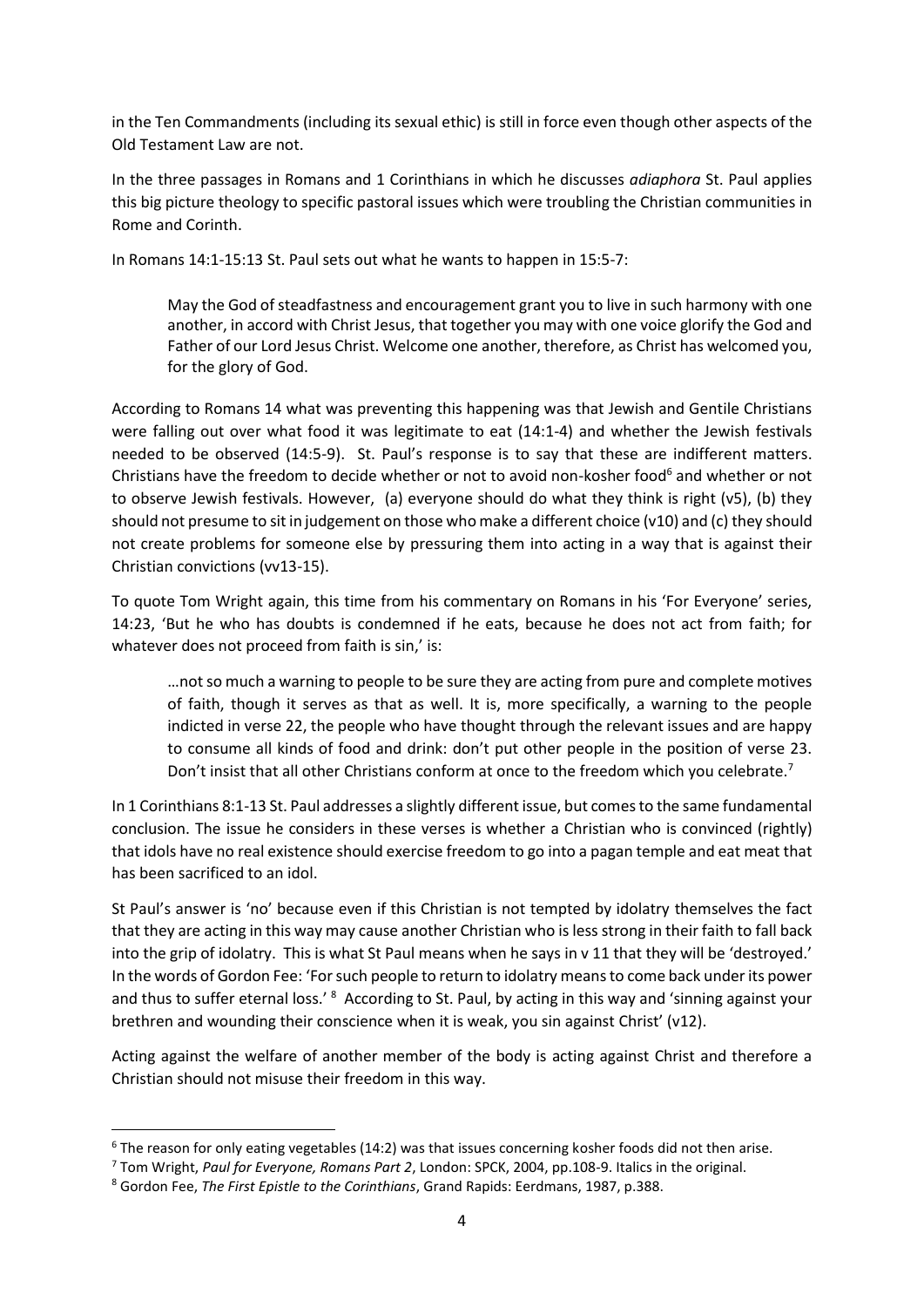The same issue of the necessity to have regard to the welfare of one's neighbor is also the focus of the third passage, 1 Corinthians 10:23-33. Here the key verse is verse 24, 'Let no one seek his own good, but the good of his neighbour.' The scenario St Paul is addressing is one in which a Christian at a dinner party is about to eat meat only to be told by another Christian present that this meat has been sacrificed to an idol. In that situation, rules St Paul, don't eat the meat if, as in the situation in chapter 8, this will cause another Christian to stumble. In normal circumstances he says, you should feel free to eat whatever meat is on sale in the market because 'the earth is the Lord's and everything in it' (v 26 quoting Psalm 24:1) and same goes to eating food provided at a dinner party. However, when eating would hurt one's neighbour then one must refrain.

John Calvin expresses the point well when he comments as follows in Book III of the *Institutes*

In all cases we must study charity, and look to the edification of our neighbor. "All things are lawful for me," says he, "but all things are not expedient; all things are lawful for me, but all things edify not. Let no man seek his own, but every man another's wealth," ([1 Cor. 10:23,](http://www.ccel.org/study/1_Corinthians%2010:23-24)  [24\)](http://www.ccel.org/study/1_Corinthians%2010:23-24). There is nothing plainer than this rule, that we are to use our liberty if it tends to the edification of our neighbor, but if inexpedient for our neighbor, we are to abstain from it.<sup>9</sup>

The overall lesson we learn from these Pauline passages is the point made by Calvin. In matters that are adiaphora 'we must study charity, and look to the edification of our neighbour.' What action by us will help them to flourish as God intends?

# **Adiaphora at the Reformation**

As we have seen, the New Testament passages that we have just considered all have as their background issues raised within the Christian community by the fact that the advent of the new covenant meant that the universal observance of traditional Jewish forms of behavior was henceforth no longer obligatory.

At the time of the Reformation an analogous issue arose with regard to forms of activity, including forms of liturgical activity, associated with Medieval Catholicism. The question that arose was what the Reformers re-discovery of the message of justification by grace through faith meant in terms of such forms of activity.

This issue is highlighted as early as 1520 by Martin Luther in his seminal treatise *The Freedom of a Christian*. In this treatise he writes that many who:

…hear of this freedom of faith, immediately turn it into an occasion for the flesh and think that now all things are allowed them. They want to show that they are free men and Christians only by despising and finding fault with ceremonies, traditions and human laws; as if they were Christians because on stated days they do not fast or eat meat when others fast, or because they do not use the accustomed prayers, and with upturned nose scoff at the precepts of men, although they utterly disregard all else that pertains to the Christian religion. The extreme opposite of these are those who rely for their salvation solely on the reverent observance of ceremonies, as if they would be saved because on certain days they fast or abstain from meats, or pray certain prayers; these make a boast of the precepts of the church and of the fathers, and do not care a fig for the things which are of the essence of our faith.

<sup>1</sup> 9 John Calvin, *Institutes of the Christian Religion*, Bk III.19.12 at http://www.ccel.org/ccel/calvin/institutes.v.xx.html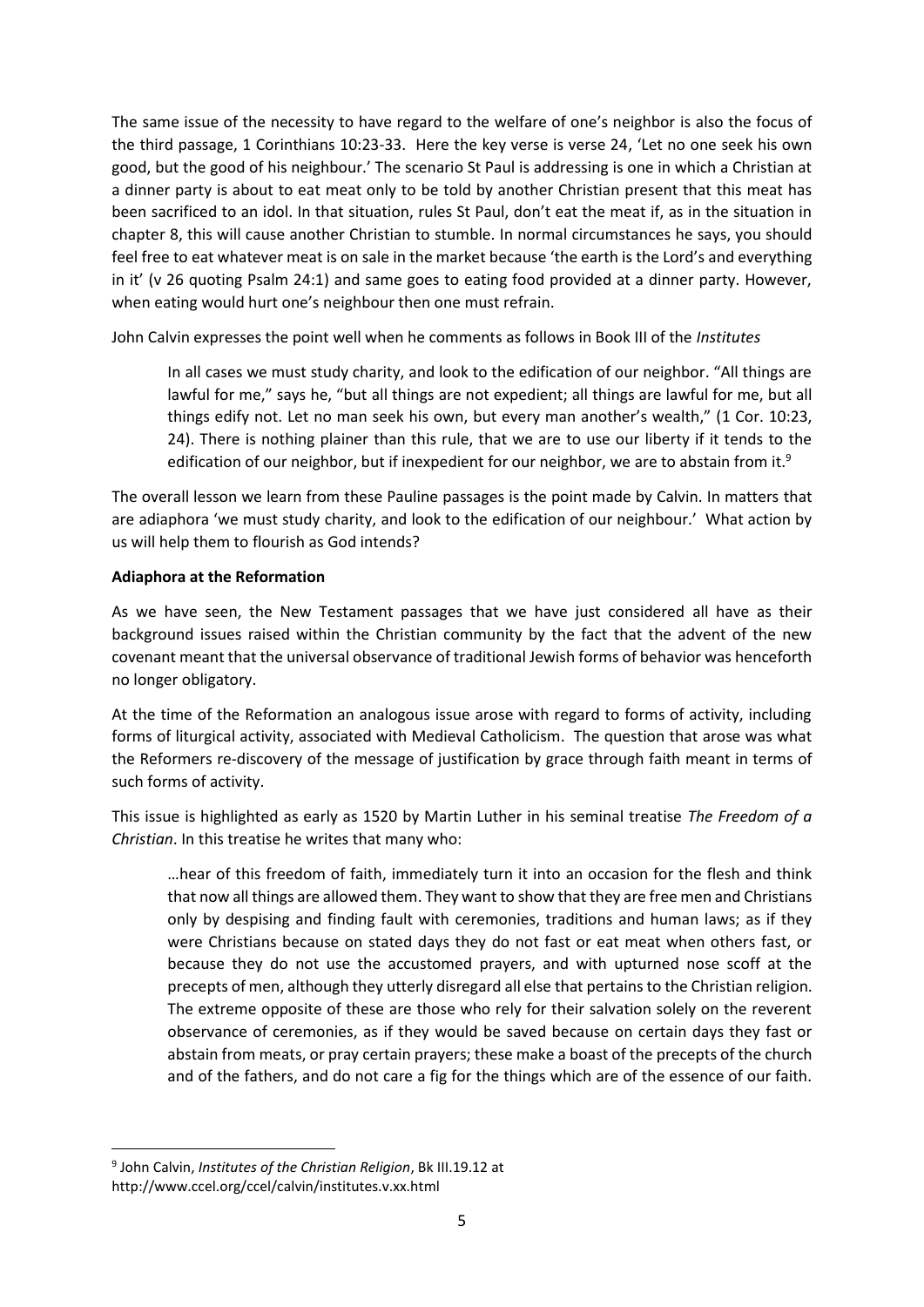Plainly, both are in error because they neglect the weightier things which are necessary for salvation, and quarrel so noisily about trifling and unnecessary matters.<sup>10</sup>

'How much better,' comments Luther, is the teaching of St Paul:

…who bids us to take a middle course and condemns both sides when he says 'Let not him who eats despise him who abstains, and let not him who abstain pass judgement on him who eats' [Rom 14:3]. Here you see that they who neglect and disparage ceremonies, not out of piety, but out of mere contempt, are reproved since the Apostle teaches us not to despise them. Such men are puffed up by knowledge. On the other hand, he teaches those who insist on the ceremonies not to judge the others, for neither party acts towards the other according to the love that edifies. Wherefore we ought to listen to Scripture which teaches that we should not go aside to the right or to the left [Deut 28:14] but follow the statutes of the law which are right, 'rejoicing the heart' [Ps.19:8]. As a man is not righteous because he keeps and clings to the works and forms of the ceremonies, so also will a man not be counted righteous because he neglects and despise them.<sup>11</sup>

For Luther in this early Reformation treatise, the question of whether to observe traditional ceremonies or not comes into the category of *adiaphora*. What really matters is not observance or non-observance, but the acceptance of justification by faith and the love of one's neighbour.

As the Reformation progressed, however, other Protestant writers, particularly those influenced by the Reformed tradition, tended to take a harder line, arguing that traditional Catholic ceremonies ought to be rejected because of their association with what they saw as an idolatrous form of religion. Some also went further still in the direction criticized by Hooker by tending towards the position that Scripture gave a complete blueprint for the life of the individual Christian and the corporate life of the Church,<sup>12</sup> a position which would mean that there could be nothing at all that came into the category of *adiaphora.* 

So where did the Reformation Church of England end up on this issue? The answer can be found in the three 'historic formularies' that remain normative for the theology of the Church of England, the *Thirty Nine Articles*, the *Book of Common Prayer* and the 1662 *Ordinal*.

Article VI of the Thirty Nine Articles sets out the basic theological framework for the consideration of the issue when it declares:

Holy Scripture containeth all things necessary for salvation: so that whatsoever is not read therein, nor may be proved thereby, is not to be required of any man, that it should be believed as an article of the Faith, or be thought requisite or necessary to salvation.

In similar fashion, in the *Ordinal* those to be ordained as Priests or consecrated as Bishops are asked whether they are determined to 'teach nothing (as required of necessity to eternal salvation) but that which you shall be persuaded may be concluded and proved by Scripture.'

Both these of these statements leave room for things that are *adiaphora*. What they point us to is the fact that if God really has given us in Scripture all that we need to know in order to be saved this leaves

<sup>10</sup> Martin Luther, 'The Freedom of a Christian,' in *Martin Luther, Three Treatises*, Philadelphia: Fortress Press 1966, p.310.

 $11$  Ibid, p.311

 $12$  There is continuing debate about whether there were theologians who took the extreme view that Scripture contains a blueprint for *absolutely* everything or whether Hooker by suggesting this was exaggerating the puritan position for rhetorical effect.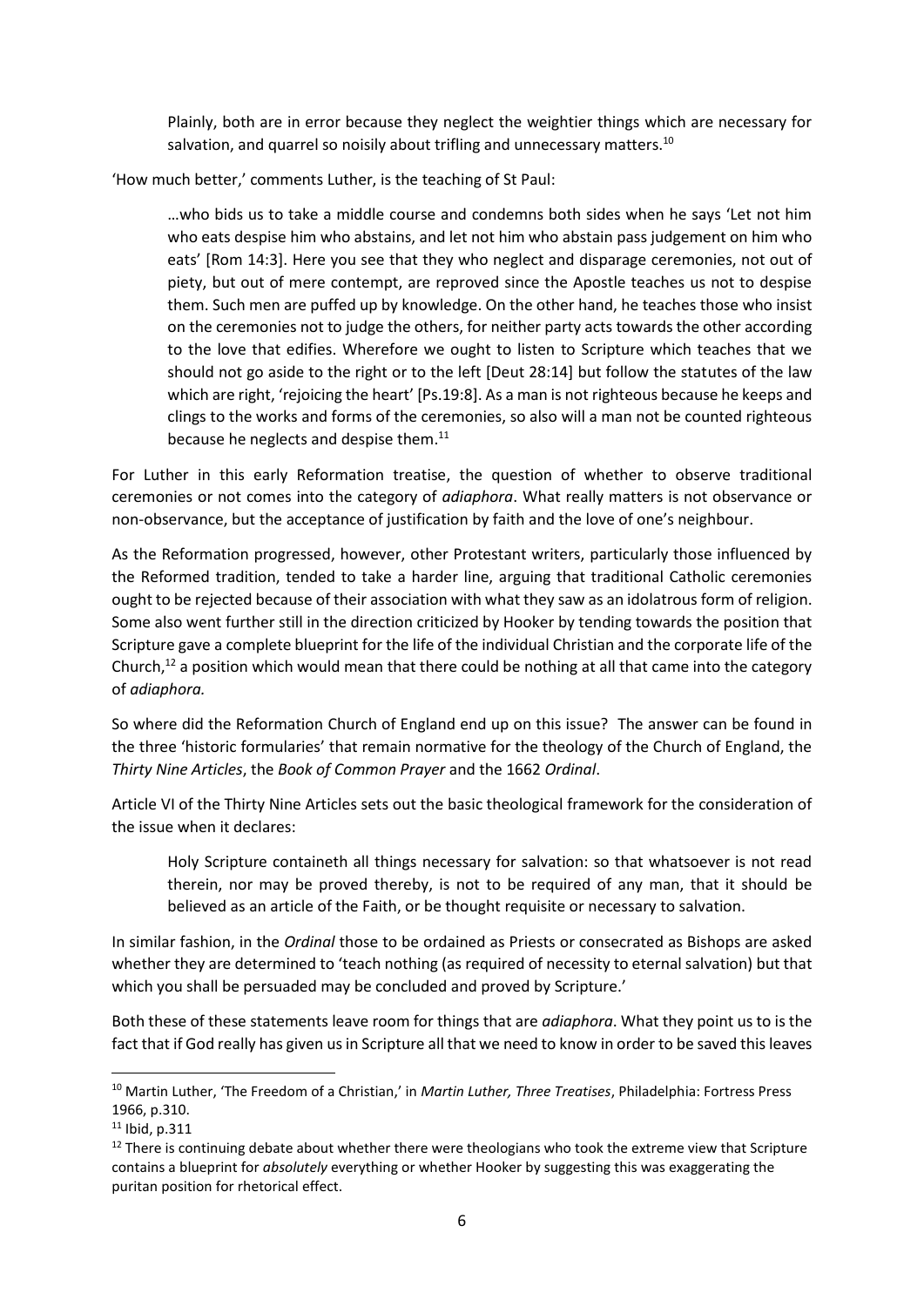us with the freedom to believe or not believe, to act or not to act, in all those areas which Scripture does not cover without this necessarily putting our salvation in peril. There is a basic Christian liberty here which the Church, and ministers acting on behalf of the Church, are not entitled to restrict.

The question of what is necessary for salvation comes up again in Article XX of the *Thirty Nine Articles.* This states:

The Church hath power to decree rites or ceremonies and authority in controversies of faith; and yet it is not lawful for the Church to ordain anything contrary to God's word written, neither may it so expound one place of Scripture, that it be repugnant to another. Wherefore, although the Church be a witness and a keeper of Holy Writ: yet, as it ought not to decree anything against the same, so besides the same ought it not to enforce anything to be believed for necessity of salvation.

This Article teaches that 'the Church' (meaning here the Christian Church in general rather than any particular part of it) does have the authority to determine that certain activities shall take place and to make decisions about theological matters. However, its authority is limited in two ways. First, it is not free to determine anything that is contrary to all or part of Scripture. Secondly, (in line with what is said in Article VI and the *Ordinal*) it is not free to insist that anything not laid down in Scripture is to be believed in as necessary for salvation. Here too space is given for the existence of matters that are *adiaphora*.

It is important to note, however, that the Reformation Church of England did not view basic issues of Christian morality as among those issues which could be considered *adiaphora*. We can see this in Article VII. The second half of this Article states:

Although the law given from God by Moses, as touching ceremonies and rites, do not bind Christian men, nor the civil precepts thereof ought of necessity to be received in any commonwealth; yet, notwithstanding, no Christian man whatsoever is free from the obedience of the commandments which are called moral.

What this statement shows is that in line with the teaching of the New Testament, the  $16<sup>th</sup>$  century Church of England held that on moral matters (including matters of sexual morality) the teaching of the Old Testament, summarised in the Ten Commandments and the twin command to love God and neighbour was still in force.<sup>13</sup> Consequently such matters could not be seen as *adiaphora*.

Furthermore, even in regard to matters which were *adiaphora* the Reformation Church of England did not hold that individual Christians were simply free to do whatever they saw fit. This can be seen in Article XXXIV. This reads as follows:

It is not necessary that traditions and ceremonies be in all places one or utterly alike; for at all times they have been diverse, and may be changed according to the diversity of countries, times, and men's manners, so that nothing be ordained against God's word.

Whosoever through his private judgement willingly and purposely doth openly break the traditions and ceremonies of the Church which be not repugnant to the word of God, and be ordained and approved by common authority, ought to be rebuked openly that other may

<sup>&</sup>lt;sup>13</sup> In addition to Article VII, this position also finds expression in the position given to the Commandments in the services of the *Book of Common Prayer*, in the Prayer Book *Catechism* and in the Homily 'Of Good Works Annexed unto Faith' in the *First Book of Homilies*.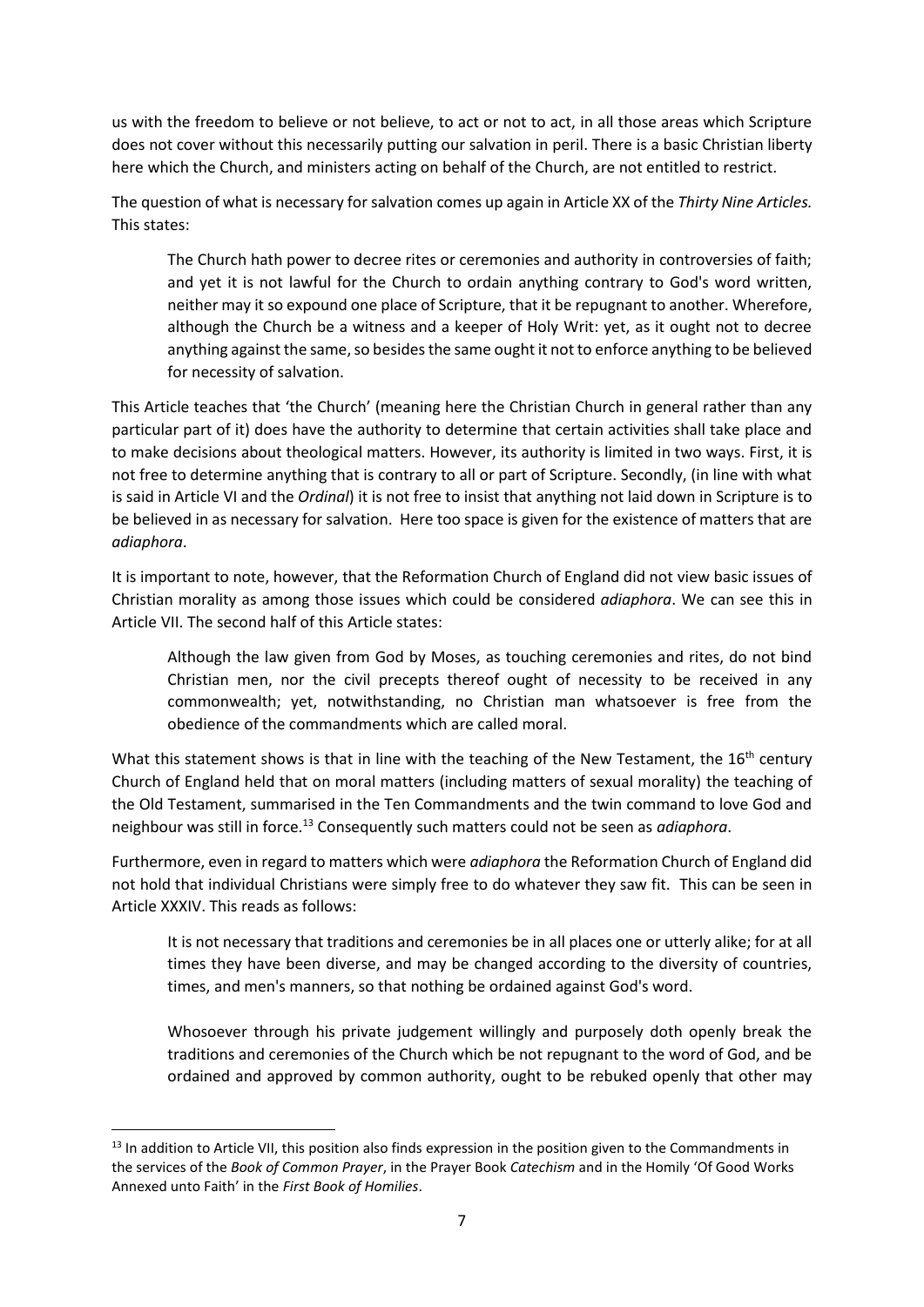fear to do the like, as he that offendeth against the common order of the Church, and hurteth the authority of the magistrate, and woundeth the conscience of the weak brethren.

Every particular or national Church hath authority to ordain, change, and abolish ceremonies or rites of the Church ordained only by man's authority, so that all things be done to edifying.

This Article is referring to matters that are *adiaphora* in that it is talking about post biblical traditions and ceremonies not specifically mandated in the Bible, although not contrary to it. The Article declares that an individual Christian may not reject such traditions and ceremonies on the basis of their 'private judgment' and that anyone who does this needs to be 'rebuked openly' for three reasons.

Firstly, they are someone who 'offendeth against the common order of the Church'. This, for the English Reformers, was a serious matter. As the statement 'Of Ceremonies' in the *Book of Common Prayer* puts it:

And although the keeping or omitting of a Ceremony, in itself considered, is but a small thing; yet the wilful and contemptuous transgression and breaking of a common order and discipline is no small offence before God, Let all things be done among you, saith Saint Paul, in a seemly and due order: The appointment of the which order pertaineth not to private men; therefore no man ought to take in hand, nor presume to appoint or alter any publick or common Order in Christ's Church, except he be lawfully called and authorized thereunto.

Secondly, they are someone who 'hurteth the authority of the magistrate.' In a church like the sixteenth century Church of England the order of the church was sanctioned by the authority of the state. This meant that to rebel against the order of the church also involved rejecting the authority of the rulers appointed by God in opposition to the teaching of Romans 13:1-7 and 1 Peter 2:13-14.<sup>14</sup>

Thirdly, they are someone who 'woundeth the conscience of the weak brethren.' This is a reference to St Paul's teaching in 1 Corinthians 8:1-13 and Romans 14:13-23 about the necessity of considering the impact on our fellow Christians of the way we exercise our Christian freedom. The point that is being made by the article through this reference is that if someone decides to unilaterally break the law of the Church this could cause unnecessary offence or difficulties of conscience to other Christians who believe that the law needs to be upheld. Individuals should therefore refrain from breaking the law in order to avoid this happening even if they think what the law says is not actually required by God's word.

# **Restrictions on the liberty of national Churches in recent Anglican discussion.**

**.** 

The principle laid down in Article XXXIV that, subject to the authority of Scripture, each national church is free to develop its own traditions and ceremonies has been a cornerstone of Anglican ecclesiology. However, in the light of recent disputes in the Anglican Communion on the issue of same-sex relationships it has increasingly come to be recognised that the freedom of each national church also has to be qualified by the requirements of being in communion with other churches.

<sup>&</sup>lt;sup>14</sup> It is perhaps worth noting, because it often forgotten, that it is still the case that the laws of the Church of England form part of English law and that therefore breaking these laws by, for example, failing to observe the Canons, is as much a breach of the law as, say, driving through a red light or falsifying one's tax return. Breaking church law is simply breaking the law.